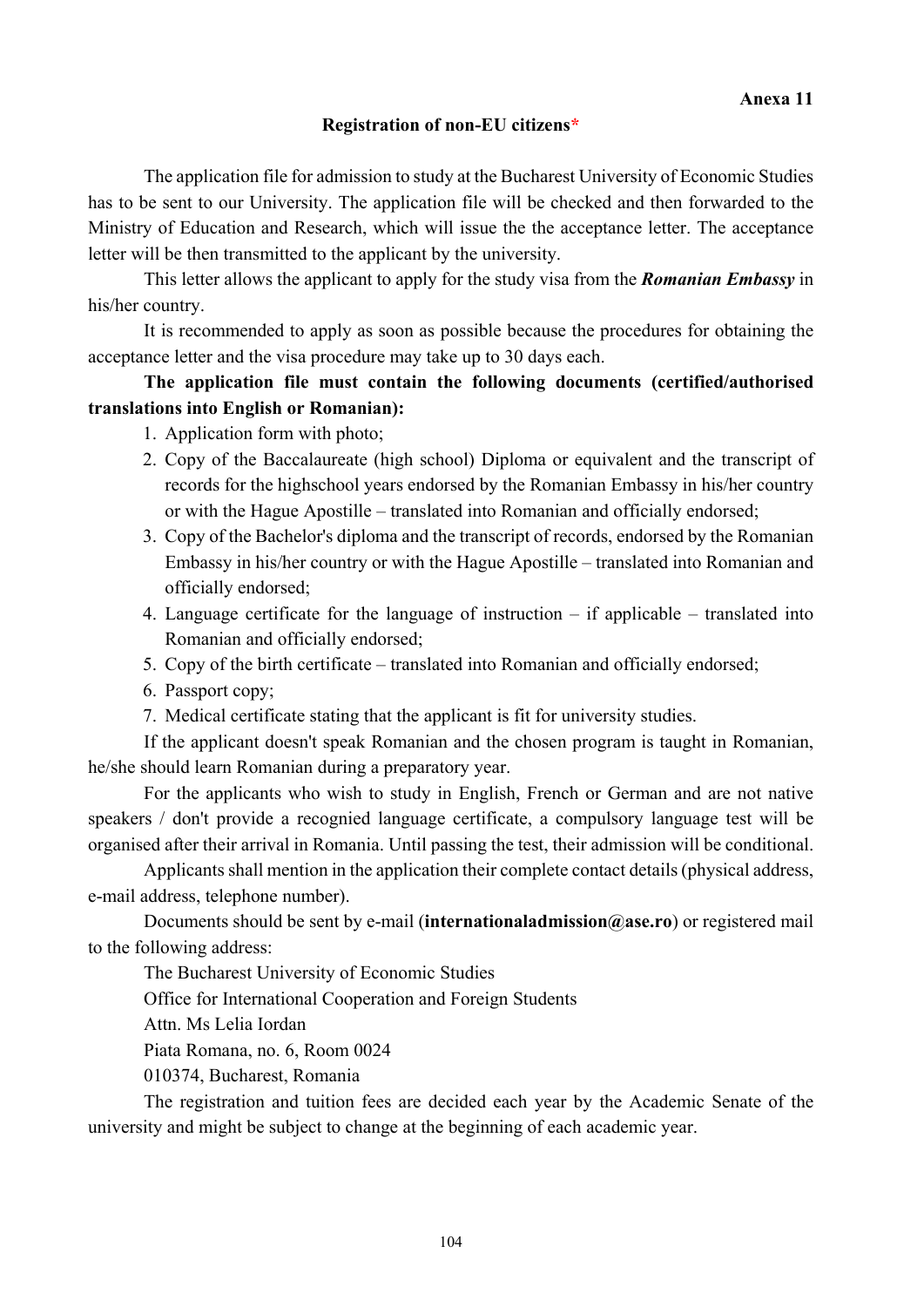Upon arrival in Romania, the accepted applicant will have to register personally at the Bucharest University of Economic Studies, having the following documents:

- 1. The letter of acceptance in original;
- 2. Bachelor diploma and the transcript of records for the bachelor studies, endorsed by the Romanian Embassy in the country of origin with the Hague Apostille) – in original and translated into Romanian and officially endorsed;
- 3. Baccalaureate (high school) Diploma or equivalent endorsed by the Romanian Embassy in the country of origin with the Hague Apostille–in original and translated into Romanian and officially endorsed;
- 4. Transcript of records for the high school years in original and translated into Romanian and officially endorsed;
- 5. Language certificate for the language of instruction if applicable translated into Romanian and officially endorsed;
- 6. A copy of the birth certificate, translated into Romanian and officially endorsed;
- 7. Medical certificate (translated into Romanian or English) stating that the applicant is fit for university studies;
- 8. 2 photos  $\frac{3}{4}$ ;
- 9. The passport containing the study visa.  $<sup>1</sup>$ </sup>

# **Schedule for admission: receipt of application files: 04 April - 31 August 2022,**

**student registration: 12 - 30 September 2022 (registration will be complete after the receipt of the original documents and the completition of a language test, when applicable, acccording to the law and regulations in force).** 

For the candidates who would like to study in foreign languages, the Bucharest University of Economic Studies offers the following master's programs:

# **Programs taught in English:**

- Accounting, Audit and Management Information Systems
- Applied Finance
- Customer Relationship Management
- English Language Education and Research Communication for Business and Economics
- Entrepreneurship
- Excellence in Business and Services
- Informatic Security
- International Business Management

### **Special program taught in English (special admission requirements & specific fees):**

- Business Administration (**http://www.imba.fabiz.ase.ro/)**
- Entrepreneurship and Business Administration in the energy sector (**http://mba-energie.ase.ro/**)
- Digital Business and Innovation (**http://mdbi.fabiz.ase.ro/**)

<sup>1</sup> \* If the candidate is unable to prove his / her studies by documents issued by higher education institutions in Ukraine, he / she undertakes to present these documents until the completion of the studies.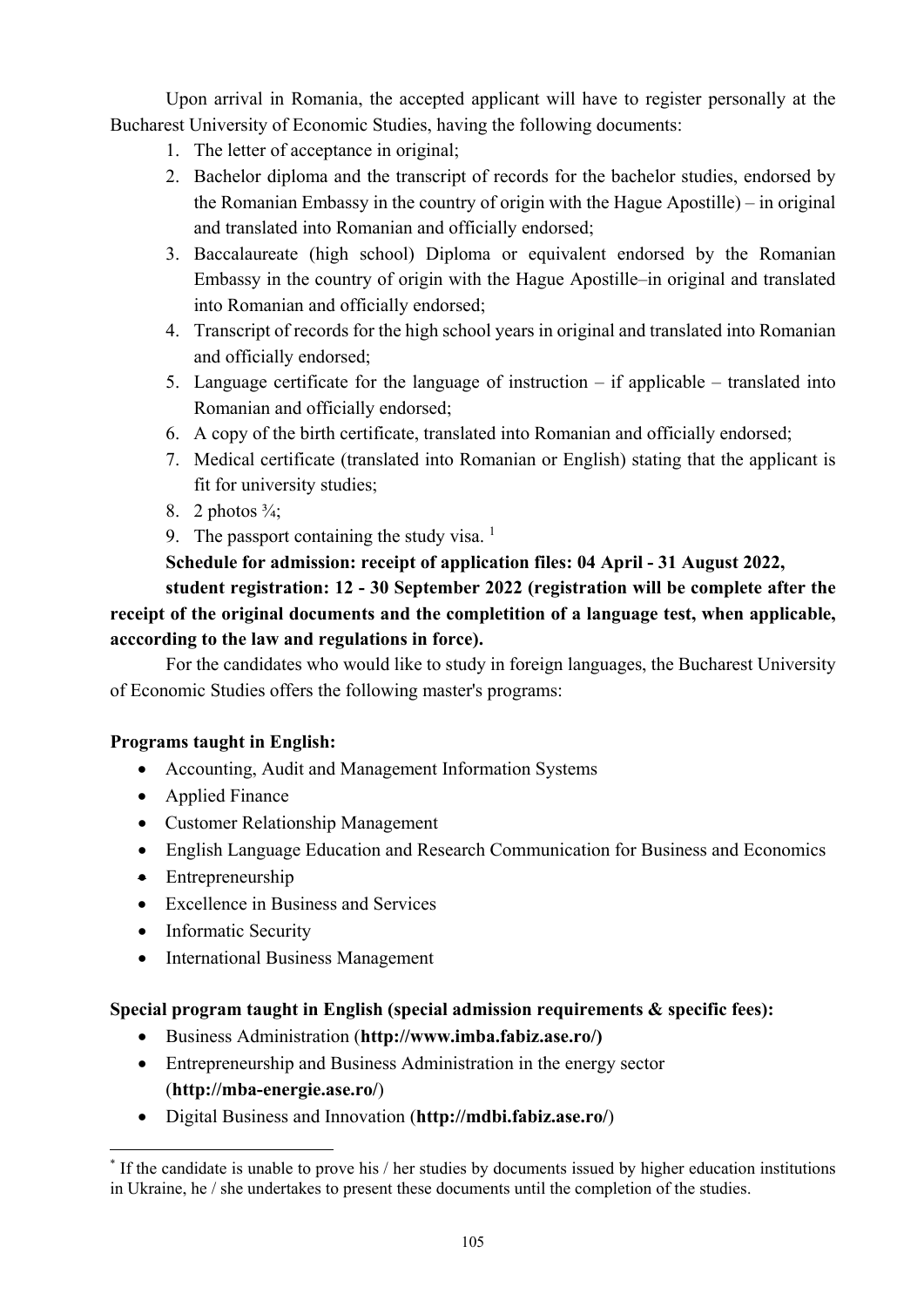#### **Programs taught in French**:

Entrepreneurship and Business Administration

### **Programs taught in German:**

• Entrepreneurship and Business Administration

## **International MBAs (special admission requirements & specific fees):**

- Romanian-Canadian MBA taught in English (**http://bbs.ase.ro/romaniancanadian.html**)
- Romanian-French MBA taught in English (**http://bbs.ase.ro/romanianfrench.html**).

### *Granting places for study without paying tuition fees, but with scholarship, for citizens of third countries, on the proposal of higher education*

**Foreign citizens from third countries of the EU, who do not fall into the category of Romanian citizens from everywhere/ethnics** (*In the category of Romanian Ethnics, are included, in accordance with the provisions of Law no. 299/2007 on support for Romanian Ethnics, republished, with subsequent amendments and completions:The persons who freely assume the Romanian cultural identity, the persons of Romanian origin and those belonging to the Romanian linguistic and cultural vein, who live outside the borders of Romania, regardless of the ethnonym used (armâni, armânji, aromâni, basarabeni, bucovineni, cuţovlahi, daco-români, fărşeroţi, herţeni, istro-români, latini dunăreni, macedoromâni, macedo-români, maramureşeni, megleniţi, megleno-români, moldoveni, moldovlahi, rrămâni, rumâni, valahi, vlahi, vlasi, volohi, macedo-armânji) as well as all other lexical forms semantically related to the above)* **and/ or have dual citizenship (Romanian and of another state)** can benefit from study places from the budget of the Ministry of Education for foreign citizens, in the academic year 2022-2023.

In order to obtain these study grants, the candidates selected by state higher education institutions must comply with the following criteria:

a. they study / they are admitted on places for study with foreign currency fee in the first year of studies, at Bachelor, Master or Doctoral studies, in the academic year 2022-2023;

b. they are graduates of High school/ Bachelor/ Master studies in an educational institution abroad and have obtained a minimum average grade of 9.00;

c. they are graduates of a university degree program in Romania, as students with scholarship of the Romanian state, full time form of education, in Romanian language, and they have obtained as a general average grade at least 8.50 and continue their studies in an accredited higher education institution in Romania;

Each public higher education institution in Romania will submit **not more than five selected application forms** to the Ministry of Education, Directorate General for International Relations and European Affairs, no later than the 1st of October 2022, to the e-mail address international@edu.gov.ro.

- a) the official address, through which the nominalization of the proposed individuals for receiving of a place for studies without tuition fees, but with scolarship from the Ministry of Education;
- b) the list that contains the ranking of the candidates, in the decreasing order of their results of the selection process, by study cycles;
- c) the candidature file which will contain the following documents: i) copy of the passport; ii) copy of the birth certificate; iii) copy of the end of pre-university / highschool studies diploma and the transcript of records related to the years of study for the secondary higher education; iv) copy of the Bachelor degree diploma and